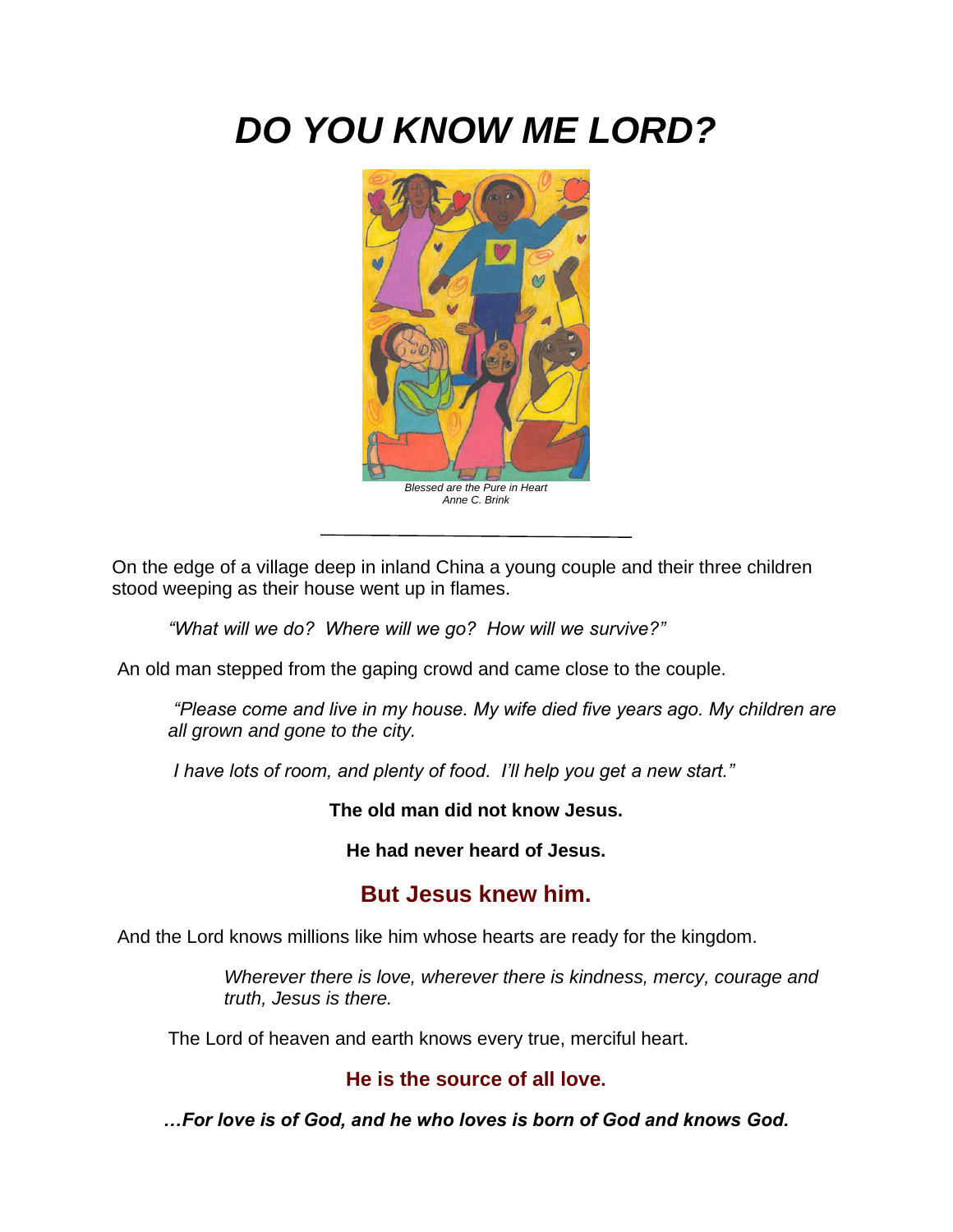That old man and people like him are far closer to the kingdom than many who claim to know the Lord.

They are walking in the light they have.

They are doing the Father's will.



Jesus knew that old man.

# **Does he know us?**

*"On that day many will say to me, 'Lord, Lord, did we not prophesy in your name, and cast out demons in your name, and do many mighty works in your name?'*

*And then will I declare to them, 'I never knew you; depart from me, you evildoers.'"*

#### *Matthew 7*

"I never knew you, while you performed signs and wonders in my name.

You knew how to say, 'Lord, Lord,' but never got around to doing the Father's will."

### *Do you know me, Lord?*

Or am I still out there doing my own thing?

Still clinging to that bitterness?

Still trying to make things go my way?

**Do you know me Lord?**